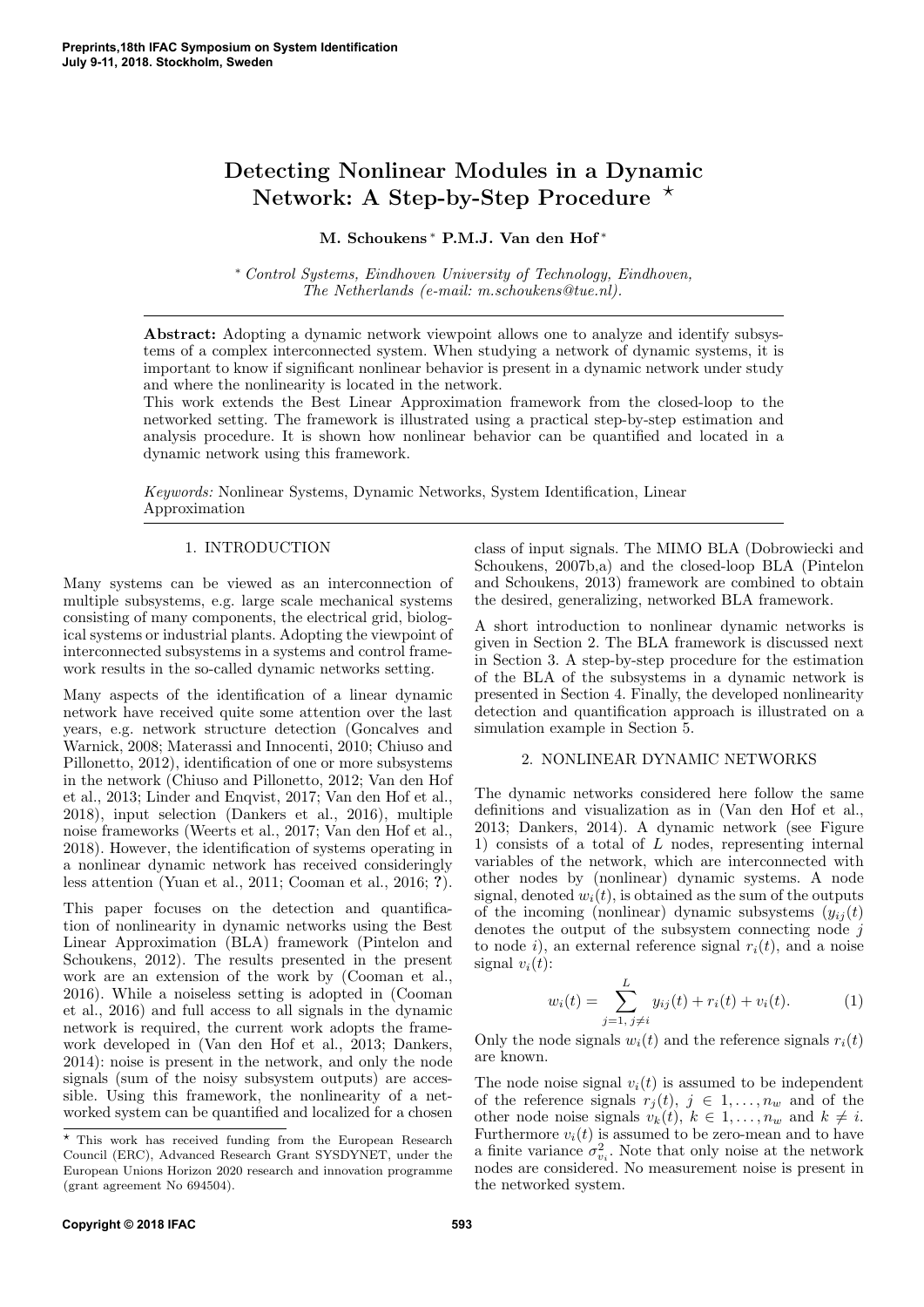

Fig. 1. An example of a nonlinear dynamic network with 3 nodes. The node signal  $w_i(t)$  is obtained as the sum of the outputs  $y_{ij}$  of the linear  $G_{ij}$  and nonlinear  $F_{ij}$ subsystems connecting to it, the noise signal  $v_i(t)$  and the known reference signal  $r_i(t)$ .

#### 3. BEST LINEAR APPROXIMATION

The BLA approximates the behavior of a nonlinear system in least-squares sense using a linear time-invariant model. This results in the following definition in the single-inputsingle-output open-loop case in the presence of noise at the output of the nonlinear system only (Pintelon and Schoukens, 2012):

$$
G_{bla}(q) = \underset{G(q)}{\text{arg min}} E_{u,n_y} \left\{ \left| \tilde{y}(t) - G(q)\tilde{u}(t) \right|^2 \right\}, \quad (2)
$$

$$
\tilde{u}(t) = u(t) - E_u \left\{ u(t) \right\},\tag{3}
$$

$$
\tilde{y}(t) = y(t) - E_{u,n_y} \{y(t)\},\tag{4}
$$

where  $u(t)$  is the system input and  $y(t)$  is the noisy system output.  $E_{u,n_y} \{.\}$  denotes the expected value operator taken w.r.t. the random variations due to the input  $u(t)$ and the output noise  $n_y(t)$ . This definition of the BLA is equivalent to the definition of the linear time-invariant second-order equivalent model defined in (Enqvist and Ljung, 2005) when the stability and causality restrictions imposed there are omitted.

Throughout this paper it is assumed that the system under study belongs to the periodic in same period out (PISPO) class of systems (Pintelon and Schoukens, 2012). This excludes nonlinear systems that present bifurcating or chaotic behavior.

As depicted in Figure 2 the output of a nonlinear system in the BLA framework is given by:

$$
y(t) = G_{bla}(q)u(t) + y_s(t) + n_y(t).
$$
 (5)

The stochastic nonlinear distortion  $y_s(t)$  captures the nonlinear behavior of the system that is not explained by the BLA. The stochastic distortion is shown to be zeromean and uncorrelated with  $u(t)$ , but not independent of  $u(t)$ . Note that the BLA and the stochastic nonlinear distortion depend on the selected input excitation class. A different linear approximation can be obtained for an input excitation class with a different power spectrum or probability density function.

The nonlinearity of a system, for a given input excitation class, can be quantified by the variance of the stochastic nonlinear distortion. This variance can be estimated





Fig. 2. A dynamic nonlinear system  $(F)$  with zero-mean (colored) additive noise  $n_y(t)$  at the output only (top) is represented as the Best Linear Approximation of the system behavior  $G_{bla}(q)$  and a stochastic nonlinear distortion source  $y_s(t)$  (bottom).

using, for instance, the robust BLA estimation approach (Schoukens et al., 2012).

#### 4. ESTIMATING THE BLA IN DYNAMIC NETWORKS

Instead of estimating the BLA of an open loop system or a system operating in closed loop, this paper aims to identify the BLA of the subsystems present in a nonlinear dynamic network. This is obtained by combining the BLA framework for systems operating in closed loop (Pintelon and Schoukens, 2013) and the BLA framework for MIMO systems (Dobrowiecki and Schoukens, 2007b,a).

The closed-loop BLA framework is based upon a two-stage identification approach. Firstly, the BLA is estimated from the references to the nodes, resulting in the estimate  $\mathbf{S}_{\text{bla}}$ . The disturbance-free node signal estimates  $\bar{w}_i(t)$ are constructed next, based on the BLA estimates  $\hat{\mathbf{S}}_{\text{bla}}$ . Finally, BLA of the network modules  $G_{\text{bla},w}$  is estimated from node to node, using the node signal estimates  $\tilde{\bar{w}}_i(t)$ .

The two-stage approach avoids the introduction of a bias on the estimates caused by correlated disturbance contributions due to the presence of feedback loops in the dynamic network. One could also use direct identification approaches (see Van den Hof et al. (2013)) in a dynamic network to obtain the BLA of a nonlinear module. However, the latter relies on the identification of consistent disturbance models, which can be a challenging task due to the presence of the extra nonlinear disturbance sources  $y_s$ .

# Step 1: BLA from Reference to Nodes

The MIMO BLA from the references to the network nodes is defined as:

$$
\mathbf{S}_{\mathbf{bla}}(q) = \underset{\mathbf{S}(q)}{\operatorname{arg min}} E_{r,v} \left\{ \sum_{i=1}^{L} \left| \tilde{w}_i(t) - \sum_{j=1}^{L} S_{i,r_j}(q) \tilde{r}_j(t) \right|^2 \right\}, \quad (6)
$$

The expectation  $E_{r,v}\{\cdot\}$  is taken with respect to all possible realizations of the reference signals  $r_i$  and the noise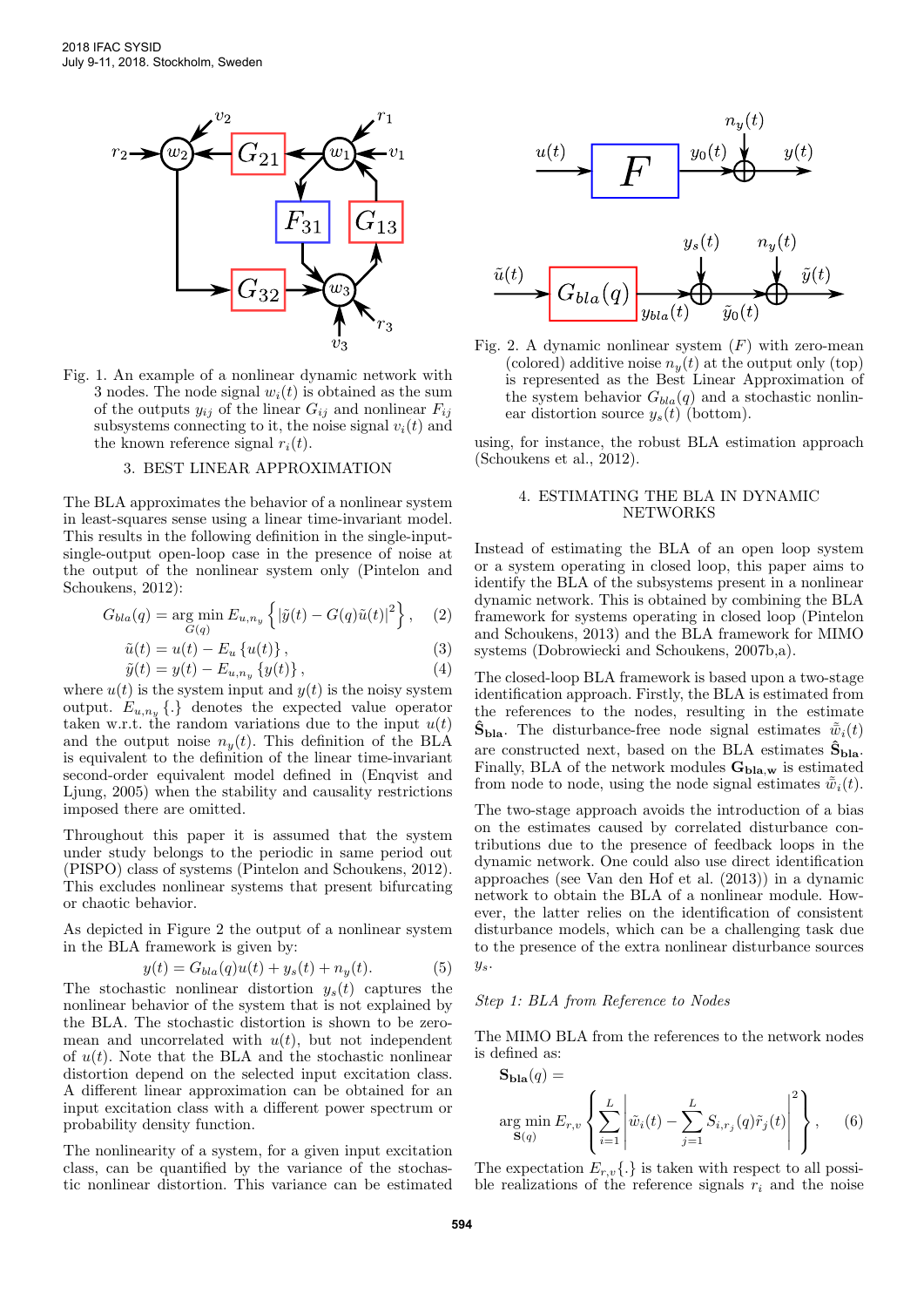signals  $v_i$  within the considered signal class. The zeromean signals  $\tilde{r}(t)$  and  $\tilde{w}(t)$  are defined in the time domain as:

$$
\tilde{r}_i(t) = r_i(t) - E_{r_i} \left\{ r_i(t) \right\},\tag{7}
$$

$$
\tilde{w}_i(t) = w_i(t) - E_{r,v} \{ w_i(t) \}.
$$
\n(8)

The MIMO BLA can be estimated using the MIMO Robust BLA approach from all references to all nodes (Dobrowiecki and Schoukens, 2007b,a). This results in the estimates  $\hat{S}_{bla,i,r_j}(q)$  representing the BLA from reference  $j$  to node  $i$ .

## Step 2: Simulate the Nodes from the References Only

The noise-free node estimates are obtained by simulating the network from the reference signals to the network nodes:

$$
\tilde{\tilde{w}}_i(t) = \sum_{j=1}^L S_{bla,i,r_j}(q)\tilde{r}_j(t). \tag{9}
$$

These signals are used in the next step to obtain an estimate of the BLA in between the nodes. In practice  $\tilde{\bar{w}}_i(t)$  is obtained by using the estimates  $\hat{S}_{bla,i,r_j}(q)$  instead of the unknown true underlying BLA  $S_{bla,i,r_j}(q)$ .

# Step 3: BLA from Node to Node

The BLA of the modules that are present in the nonlinear dynamic network is defined as:

 $\mathbf{G}_{\mathbf{bla}}(q) =$  (10)  $\sqrt{ }$  $\overline{1}$  $\vert^2$ 

$$
\argmin_{\mathbf{G}(q)} E_{r,v} \left\{ \sum_{i=1}^{L} \left| \tilde{\tilde{w}}_i(t) - \tilde{r}_i(t) - \sum_{j=1,\ j\neq i}^{L} G_{i,j}(q) \tilde{\tilde{w}}_j(t) \right| \right\}.
$$

The BLA is estimated using the MIMO Robust BLA approach from node to node (Dobrowiecki and Schoukens, 2007b,a), taking into account the direct contribution coming from the reference signals. The signals  $\tilde{\bar{w}}_i(t)$  ( $j \neq i$ ) act as the input signals during the estimation, while the signal  $\tilde{\psi}_i(t) - \tilde{r}_i(t)$  acts as the output signal. This results in the estimate  $\hat{G}_{bla,i,j}(q)$  representing the BLA from node  $j$  to node  $i$ .

Step 4: Simulate the Nodes using the Networked Framework

The simulated node signals are obtained by:

$$
\tilde{\bar{\bar{w}}}_{i}(t) = \tilde{r}_{i}(t) + \sum_{j=1, j \neq i}^{L} G_{bla,i,j}(q)\tilde{w}_{j}(t). \tag{11}
$$

Note that the estimated node signal  $\tilde{\bar{w}}_i(t)$  is obtained using the noisy node signals  $\tilde{w}_j(t)$  and the reference signal  $\tilde{r}_i(t)$ . In practice  $\bar{\bar{w}}_i(t)$  is obtained by using the estimates  $\hat{G}_{bla,i,j}(q)$  instead of the unknown true underlying BLA  $G_{bla,i,j}(q).$ 

In the case of a purely linear dynamic network the difference between  $\tilde{\bar{w}}_i(t)$  and  $\tilde{w}_i(t)$  is the node noise  $v_i(t)$ . In the case of a nonlinear dynamic network the difference will also include the combined stochastic nonlinear distortion generated by all nonlinear subsystems connecting to node i.

## Step 5: Determine Total, Nonlinear and Noise Distortion

Although the robust BLA identification approach was used in this paper, Step 1 to Step 4 can be performed using multiple BLA identification approaches (Pintelon and Schoukens, 2012; Enqvist and Ljung, 2005). In this step, it is assumed that the system was excited by M random realizations and P periods of a chosen periodic signal class, as is also detailed in the so-called robust BLA estimation method (Schoukens et al., 2012; Pintelon and Schoukens, 2012).

The measured and simulated node signals  $w_i$  are split over the multiple periods and realizations, resulting in the signals  $\tilde{w}_i^{[m,p]}$  and  $\tilde{\bar{w}}_i(t)_{i}^{[m,p]}$ , where p denotes the period and  $m$  the realization. One can observe that when a periodic signal is applied to a PISPO nonlinear system a periodic response is observed. In other words, the nonlinear response, and by extension the stochastic nonlinear distortion, does not change from one period to another. However, when the input signal changes a different nonlinear response is obtained. The stochastic nonlinear distortion varies over the signal realization, but not over the signal periods. Observe that the noise contributions vary over both the signal periods and the signal realizations.

Define the residuals 
$$
e_i^{[m,p]}(j\omega)
$$
 as:  
\n
$$
e_i^{[m,p]}(j\omega) = \tilde{\bar{w}}_i^{[m,p]}(j\omega) - \tilde{w}_i^{[m,p]}(j\omega).
$$
\n(12)

[m,p]

The total distortion variance (noise + stochastic nonlinear distortion)  $\sigma_t^2(j\omega)$  is obtained by taking the variance of the residuals over the signal realizations, while the noise distortion variance  $\sigma_n^2(j\omega)$  is obtained by taking the variance of the residuals over the signal periods. The nonlinear distortion variance  $\sigma_s^2(j\omega)$  is obtained as the difference between the total distortion variance and the noise distortion variance. In the frequency domain, this becomes:

$$
\sigma_n^2(j\omega) = \frac{1}{M} \frac{1}{P-1} \sum_{m=1}^M \sum_{p=1}^P \left( e_i^{[m,p]}(j\omega) - \frac{1}{P} \sum_{p=1}^P e_i^{[m,p]}(j\omega) \right)^2
$$
\n(13)

$$
\sigma_t^2(j\omega) = \frac{1}{P} \frac{1}{M-1} \sum_{p=1}^P \sum_{m=1}^M \left( e_i^{[m,p]}(j\omega) - \frac{1}{P} \sum_{m=1}^M e_i^{[m,p]}(j\omega) \right)^2
$$
\n(14)

$$
\sigma_s^2(j\omega) = \sigma_t^2(j\omega) - \sigma_n^2(j\omega),\tag{15}
$$

where the frequency domain signals  $\tilde{w}_i^{[m,p]}(j\omega)$  and  $\tilde{\bar{w}}_i^{[m,p]}(j\omega)$  are obtained by taking the discrete Fourier transform of their time-domain counterparts  $\tilde{w}_i^{[m,p]}(t)$  and  $\tilde{\bar{w}}_i^{[m,p]}(t)$ .

## 5. SIMULATION EXAMPLE

A simulation example will guide the reader through the step-by-step procedure outlined in the previous section.

#### 5.1 System

The structure of the simulated system is visualized in Figure 1. The different subsystem are described next. The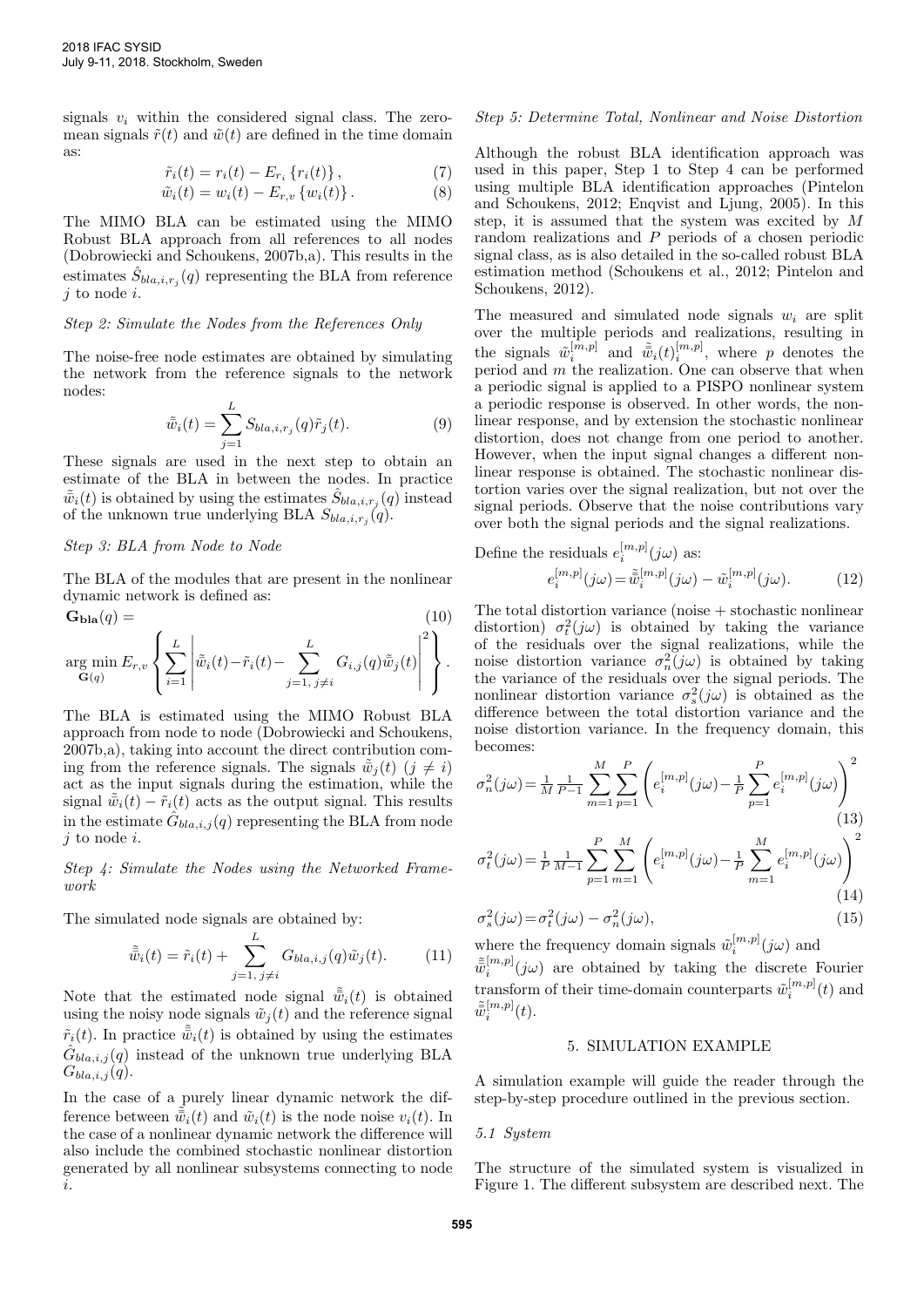linear subsystems  $G_{21}$ ,  $G_{32}$  and  $G_{13}$  are first order systems of the form:

$$
x_{ij}(t+1) = A_{ij}x_{ij}(t) + B_{ij}w_j(t)
$$
 (16)  

$$
w_i(t) = C_{ij}x_{ij}(t),
$$
 (17)

where:

$$
A_{21} = 0.9, B_{21} = 1.0, C_{21} = 0.5
$$
  
\n $A_{32} = 0.8, B_{32} = 0.1, C_{32} = 1.0$  (18)

$$
A_{32} = 0.8
$$
,  $B_{32} = 0.1$ ,  $C_{32} = 1.0$   
\n $A_{13} = 0.3$ ,  $B_{13} = 1.0$ ,  $C_{13} = -0.9$  (18)

The nonlinear subsystem  $F_{31}$  is given by:

$$
w_3(t) = \tanh(w_1(t-1)).
$$
\n(19)

#### 5.2 Data

The system is excited by three reference signals  $r_1(t)$ ,  $r_2(t)$  and  $r_3(t)$ . These signals are all three random phase multisine signals (Pintelon and Schoukens, 2012) exciting all the frequencies  $[0, f_s/2]$  with a flat amplitude spectrum. The random phases are uniformly distributed between 0 and  $2\pi$ . All reference signals are active simultaneously.  $M = 15$  realizations of the multisines are applied to the system, each realization contains  $P = 2$  steady state periods of  $N = 4096$  points per period. The multisine signals have a standard deviation of 0.1.

The noise  $v_i(t)$  active on the network nodes is Gaussian white noise with a standard deviation of 0.001. For comparison, the resulting node signals  $w_i(t)$  have a standard deviation of 0.2424, 0.1573 and 0.2441 respectively.

# 5.3 Results

The MIMO BLA is estimated from reference to node using the robust BLA estimation method. The resulting estimates are shown in Figure 3. Note that, although all the subsystems are of order 1 or lower, quite complex dynamics are observed from the reference signals to the network nodes.



Fig. 3. The estimated BLAs from reference to node  $(r_1$ : blue,  $r_2$ : red,  $r_3$ : orange).

The nonlinearity detection and quantification analysis is performed in the MIMO BLA setting from the references to the network nodes, as is shown in Figure 4. Note that nonlinearity is detected (nonlinear distortion >> noise distortion) on all of the network nodes, although only one nonlinear subsystem is present in the networked system. Therefore, the reference to node BLA setting is not adequate to isolate the nonlinear term in the dynamic network.



Fig. 4. The node signals and estimated noise and nonlinear distortion obtained using the MIMO BLA framework.

The BLA is estimated in between the nodes next (Figure 5). It can be observed that the estimated BLA coincides with the true underlying linear modules. It is also clear now that the node-to-node dynamics are of low order, while a rather complex dynamic behavior was observed in Figure 3.



Fig. 5. The estimated BLAs of the modules present in the nonlinear dynamic network specified in Figure 1.

The nonlinearity detection and quantification analysis in the networked BLA setting shown in Figure 6 indicate that the nonlinear distortion is smaller than the noise distortion on nodes 1 and 2, indicating a linear system behavior while it is the other way around on node 3. This indicates a linear system behavior on nodes 1 and 2 and a nonlinear system behavior on node 3.

Although nonlinear behavior is detected on node 3, the presented procedure does not pinpoint which of the subsystems is nonlinear. Indeed, it can be observed from the BLA-equivalent of the nonlinear network shown in Figure 7 that the stochastic nonlinear disturbance  $y_{s,31}$ impacts on node 3. However, with the given analysis, this